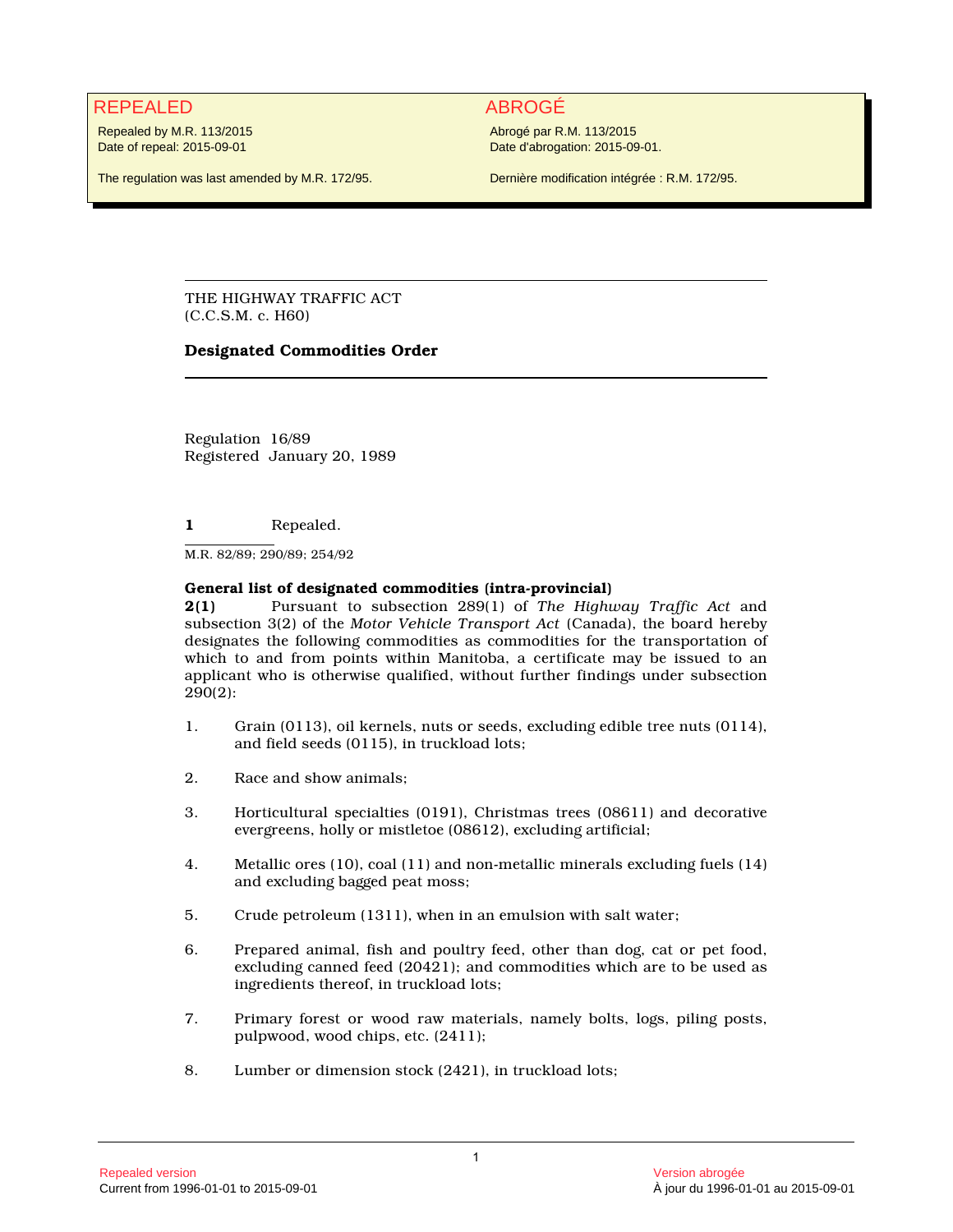- 9. Miscellaneous sawmill and planing mill products, namely shingles, cooperage stock, etc. (2429), in truckload lots;
- 10. Plywood, veneer and built up wood (2432), in truckload lots;
- 11. Treated wood products, creosoted or treated with other preservatives (2491), in truckload lots;
- 12. Hardboard (24993) and wood particle board (24996), in truckload lots;
- 13. Pulp (26111), in truckload lots;
- 14. Fibreboard, paperboard and pulp board (263), insulating board (26611) and wall board (26613), in truckload lots;
- 15. Fertilizers (2871) and potash (2812534), in truckload lots, but does not include anhydrous ammonia (28198);
- 16. Common salt, in bulk (2899112);
- 17. Gypsum wall board (32754), in truckload lots;
- 18. Motor vehicles (3711);
- 19. Trailer coaches (3791) and parts, accessories and assemblies belonging to the trailer coach then being transported;
- 20. Waste or scrap materials consisting of

(a) garbage, rubbish, refuse, sewage or any unwanted by-product of a manufacturing or chemical process, or

- (b) any manufactured articles or parts rejected or discarded as
	- (i) not suitable for the purpose for which they were manufactured,
	- (ii) not repairable or suitable for reconditioning, and

(iii) useful only for reclamation of material for reprocessing, salvage of parts, or remelting, grinding, shredding or flaking, whereby the article as such is destroyed;

- 21. Erected buildings or structures;
- 22. Farm machinery and equipment (3522), excluding parts, attachments and accessories unless the parts, attachments or accessories belong to the machinery or equipment then being transported;
- 23. Unbleached wrapping paper, other than newsprint, produced by Repap Manitoba Inc.;